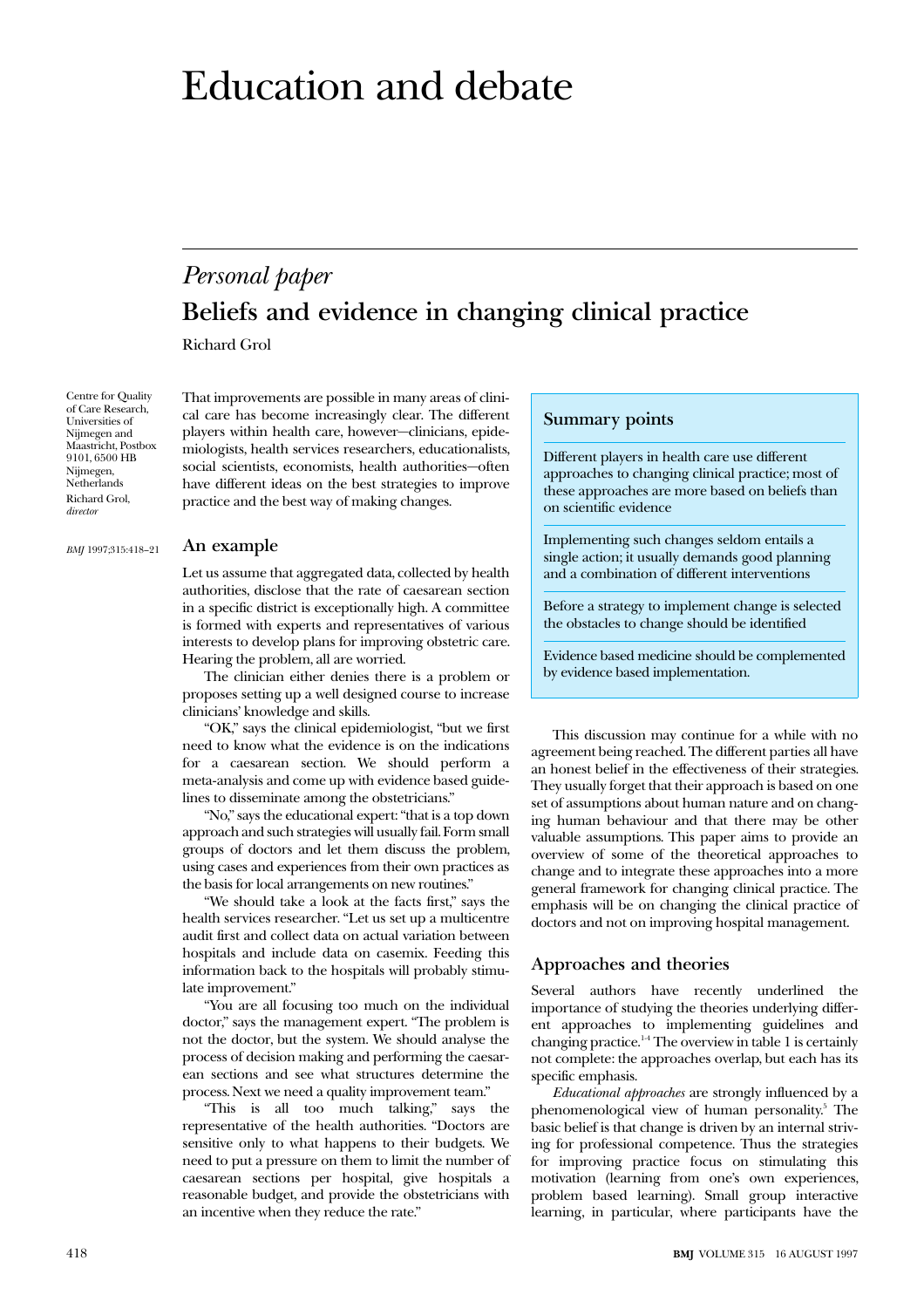| Approach                            | <b>Theories</b>                                                                | <b>Focus</b>                                                         | Interventions, strategy                                                                                                                                                               |  |
|-------------------------------------|--------------------------------------------------------------------------------|----------------------------------------------------------------------|---------------------------------------------------------------------------------------------------------------------------------------------------------------------------------------|--|
| <b>Focus on internal processes</b>  |                                                                                |                                                                      |                                                                                                                                                                                       |  |
| Educational                         | Adult learning theories                                                        | Intrinsic motivation of professionals                                | • Bottom up, local consensus development<br>• Small group interactive learning<br>• Problem based learning                                                                            |  |
| Epidemiological                     | Cognitive theories                                                             | Rational information seeking and<br>decision making                  | • Evidence based guideline development<br>• Disseminating research findings through courses,<br>mailing, journals                                                                     |  |
| Marketing                           | Health promotion, innovation and<br>social marketing theories                  | Attractive product adapted to needs<br>of target audience            | • Needs assessment, adapting change proposals to local<br>needs<br>• Stepwise approach<br>• Various channels for dissemination (mass media and<br>personal)                           |  |
| <b>Focus on external influences</b> |                                                                                |                                                                      |                                                                                                                                                                                       |  |
| Behavioural                         | Learning theory                                                                | Controlling performance by external<br>stimuli                       | • Audit and feedback<br>• Reminder systems, monitoring<br>• Economic incentives, sanctions                                                                                            |  |
| Social interaction                  | Social learning and innovation<br>theories, social influence/power<br>theories | Social influence of significant<br>peers/role models                 | • Peer review in local networks<br>• Outreach visits, individual instruction<br>• Opinion leaders<br>• Influencing key people in social networks<br>• Patient mediated interventions  |  |
| Organisational                      | Management theories, system theories                                           | Creating structural and organisational<br>conditions to improve care | • Re-engineering care process<br>• Total quality management/continuous quality<br>improvement approaches<br>• Team building<br>• Enhancing leadership<br>• Changing structures, tasks |  |
| Coercive                            | Economic, power, and learning<br>theories                                      | Control and pressure, external<br>motivation                         | • Regulations, laws<br>• Budgeting, contracting<br>• Licensing, accreditation<br>• Complaints/legal procedures                                                                        |  |

**Table 1** Approaches to changing clinical practice

feeling that they "own" the changes, fit well into such a theory. These approaches have increasingly found their way to professional education.<sup>6</sup> Their strength lies in linking improvement activities to the actual problems and experiences of care providers.

*Epidemiological approaches* see humans as rational beings who make decisions on the basis of balancing rational arguments. If doctors do not take recent research findings into account then they probably lack convincing information on good care. The main strategies in this approach are to summarise the scientific literature and to develop evidence based guidelines. Credibility is important: the evidence should be sound, the guidelines valid, the procedure for developing the guidelines explicit and rigorous, and the organisation which sets the guidelines credible.<sup>78</sup> Huge programmes aiming at developing such evidence based guidelines can be seen in various countries.<sup>9</sup> The value of these approaches is in their emphasis on a sound proposal for change as well as in summarising the available evidence for busy practitioners.<sup>10</sup>

*Marketing approaches* emphasise developing and marketing an attractive product or message (a guideline or change proposal) which meets the needs of the target group and helps them to achieve their goals.11-13 The message has to be spread through a variety of channels: mass media as well as personally, through networks of professionals, and using opinion leaders and key people in the network. The evidence on the effectiveness of marketing approaches is not straightforward. Their strength lies in emphasising the need to adapt proposals for change to the target group of clinicians, with their particular needs and perceived barriers to change.

*Behavioural approaches* are based on (classical) theories on conditioning and controlling behaviour.<sup>5</sup> Human behaviour is seen as primarily influenced by (external) stimuli before or after a specific action. The main strategies fitting into these approaches are reviewing performance and providing feedback to care providers, giving reminders (signals before or during performance), and providing incentives or sanctions related to specific actions. Evidence supporting the effectiveness of these strategies has been found in many studies, particularly when feedback and reminding are continuous and directly connected to the patient contact.<sup>8</sup>

*Social interaction* approaches emphasise that learning and changing are achieved through the interaction with and influence of important other people.<sup>13-16</sup> Various strategies for achieving change which have been shown to be effective fit well into this approach: using opinion leaders to spread the message in the network,<sup>17</sup> outreach visits or facilitating by respected peers or experts who inform or support care providers, $18^{18}$ peer review and support in small local groups,<sup>20</sup> and patient pressure to use an innovation.<sup>21</sup> The value of this approach lies in its emphasis on professional communication: care providers constantly look at each other for support, approval, role models, information, and feedback.

*Organisational approaches* do not focus on individual performance, but on creating the necessary conditions for change. Lack of good quality of care is basically seen as a system failure. $22$  New thinking on quality improvement relies on experiences from industry and on different management theories.<sup>22-24</sup> So far there has been little scientific evidence on the effectiveness of these strategies, but experience in many healthcare settings is very positive. Their value can particularly be seen in the emphasis on organisational and structural factors hindering change and in seeing care provision as a series of interrelated actions in which different people depend on each other.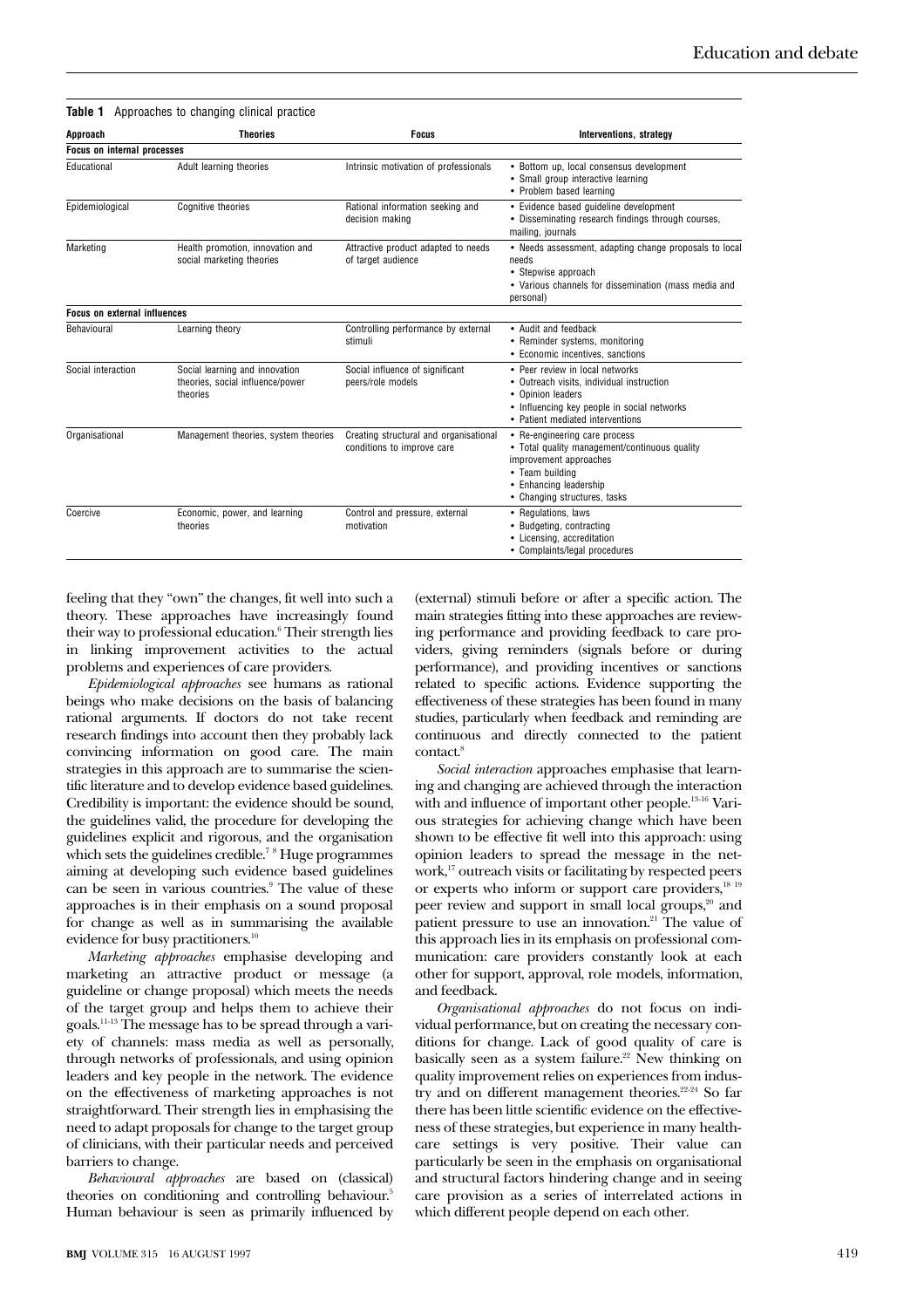*Coercive approaches* focus on pressure and control as a method for change. Developing laws and regulations, licensing and accreditation, budgeting and contracting, utilisation review, as well as complaints procedures and legal pursuits all fit well into these approaches. The research evidence for these approaches is meagre and not straightforward. Their value lies in the fact that many care providers are stuck in fixed habits and routines; some pressure from outside may be decisive in implementing and maintaining a desired change.

# **What is the evidence?**

At least 15-20 systematic literature reviews on implementing guidelines, research findings, and changes in clinical practice have been published in the past six years.25 Some have analysed over 100 different trials and a variety of strategies. The results are not straightforward. Often the trial designs were not adequate and the interventions and outcome criteria not standardised. Strategies that proved to be effective in one study were ineffective in others. Research on many interesting strategies is still lacking.

Nevertheless, some general lessons can be learnt. No method is probably really superior. Different change proposals (guidelines, research findings, new procedures) may demand different implementation



**Fig 1** Stepwise, cyclical process of changing clinical practice

strategies. Different groups of clinicians will experience different obstacles or may function at different levels of handling change. Implementing changes is usually not a single action but involves a well planned stepwise process, including a combination of interventions, linked to specific obstacles to change. In conclusion, all the different approaches for changing clinical practice may be valid and effective, provided that they are adapted to the specific features of the change proposal, the target group, the setting, and the obstacles to change encountered. A stepwise model is presented here in which these approaches are integrated.

# **A model for implementing changes**

#### This model consists of the following steps (fig 1).

x *Develop a concrete proposal for changing clinical practice—*Insight into the attributes of a clinical guideline or other proposal for change that determine its use in practice, is important, but largely lacking.<sup>26</sup> The different theoretical approaches give some indications of possible important features of a change proposal. The crucial elements of the expected performance should be precisely defined. Ideally the proposal should be based on sound evidence, convincing arguments, or consensus among opinion leaders and experts. On the other hand, evidence on the feasibility of the proposed performance in normal clinical practice and offering the possibility of adaptation of the proposal to local needs are equally important for its adoption. Representatives of all important groups should therefore be involved in developing the proposal. Preferably, it should be developed and disseminated by a group, team, or organisation which is perceived by the target group of clinicians as reliable and credible and it should be presented in an attractive, easily accessible format.

x *Identify obstacles to change—*Before the group selects one or more interventions or strategies to implement the change the obstacles to change should be identified. <sup>14</sup> These are usually multifaceted and may be related to the individual clinician (knowledge, skills, attitudes, habits), to the social context of care provision (reactions of patients, colleagues, authorities), or to the organisational context (available resources, organisational climate, structures, etc). An example is given in the box. Different problems in implementing change in practice may arise, depending on the phase in the change process. The obstacles may be related to the "dissemination process" (for example, target group may not be aware of the change proposal or not be interested) or to the "adoption process" (the target group may be negative about the proposal because it is too complex or interferes with existing routines, or they may feel that the necessary resources are lacking). Obstacles may also be related to actual implementation and maintenance of the change because of lack of resources, relapsing into old routines, or not being satisfied about the results of the new performance. Care providers may operate at different stages in such a change process and may therefore need different approaches.

x *Link interventions to obstacles—*Different strategies may be needed at different phases in the change process and for different target groups of clinicians. Understanding the target group well and knowing its needs and problems with changing is therefore crucial. Educational, epidemiological, and marketing approaches (table 1)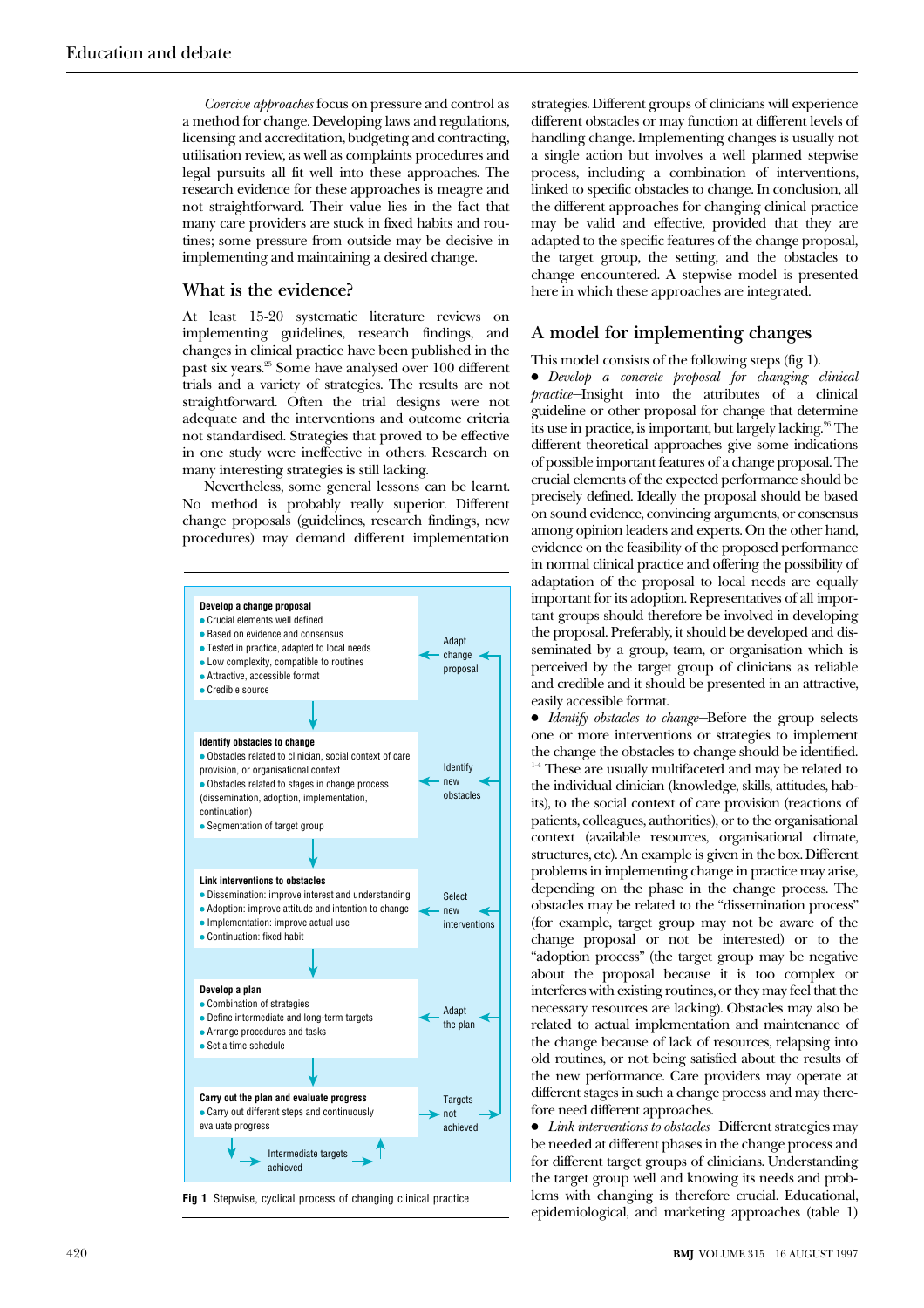seem to be particularly effective at the dissemination stage; marketing and social interaction approaches at the adoption phase; behavioural and organisational approaches at the implementation phase; and organisational and coercive approaches to maintain the desired performance. Often a single strategy is not enough: a combination is needed to achieve lasting change.<sup>2</sup>

x *Develop a plan—*Once interventions have been selected the actual change process should be carefully planned. Usually it is not desirable to use all the interventions at once; they should be used in a series of small scale activities that can be finished and evaluated within short time.<sup>23</sup> Therefore concrete intermediate targets have to be set and the change process should be planned and scheduled according to these targets.

x *Carry out the plan and evaluate progress—*The different steps in the plan are then carried out. Continuous evaluation takes place. The results are used to determine whether the plan should be modified, whether specific obstacles have been overlooked (for example, the resistance of patients has been underestimated), or whether the change proposal proves to be inadequate or not realistic (the research evidence is conflicting or the guideline is not feasible in normal care).

### **Conclusions**

When people are planning changes they often adopt a naive and opportunistic attitude. A strategy is usually chosen quickly and often does not produce the expected result. Yet our understanding of the crucial processes determining whether change will be achieved is still limited. Very little is known about what elements work or why.<sup>2</sup> Research efforts in evidence based medicine should therefore be complemented by research into how to implement this evidence in normal practice.28-30 Until we have gained a better understanding, the most practical advice to individuals responsible for changing and improving practice is to be aware of their own assumptions about human behaviour and change. There are many approaches to changing clinical care for patients and implementing guidelines, all of which have some value and may be useful and effective, depending on the changes aimed at, the target group, the clinical setting, and the barriers and facilitators found there.

- 1 Grol R. Implementing guidelines in general practice care. *Quality in Health Care* 1992;1:184-11.
- 2 Kanouse D, Kallich J, Kahan J. Dissemination of effectiveness and outcomes research. *Health Policy* 1995;34:167-92.
- 3 Robertson N, Baker R, Hearnshaw H. Changing the clinical behaviour of doctors: a psychological framework. *Quality in Health Care* 1996;5:51-4. 4 Davis D, Thomson M, Oxman A, Haynes R. Evidence for the effectiveness
- of CME. A review of 50 randomized controlled trials. *JAMA* 1992;268:1111-7.
- 5 Pervin L. *Personality*. New York: John Wiley 1970.
- 6 Albanese M, Mitchell S. Problem-based learning: a review of literature on its outcomes and implementation issues. *Academic Medicine* 1993;68:52-
- 81. 7 Field M, Lohr K. *Guidelines for clinical practice. From development to use*. Washington: National Academic Press 1992.
- 8 Grimshaw J, Freemantle N, Wallace S, Russel I, Hurwitz B, Watt I, Long A, Sheldon T. Developing and implementing practice guidelines. *Quality in Health Care* 1995;4:55-64.
- 9 Grol R, Thomas S, Roberts R. Development and implementation of guidelines for family practice: lessons from The Netherlands. *J Family Practice* 1995;40:435-9.
- 10 Haines A, Jones R. Implementing findings of research. *BMJ* 1994;308:1488-92.
- 11 Green L, Kreuter M, Deeds S, Partridge K. *Health education planning, a diagnostic approach*. Palo Alto: Mayfield 1980.
- 12 Kotler P, Roberto E. *Social marketing. Strategies for changing public behaviour*. New York: Free Press, 1989.

#### **Prevention of infections in nursing homes: implementation of a national consensus guideline on hand washing/disinfection**

To implement a national, evidence based guideline on preventing infections in hospitals by hand washing and disinfection, a survey was performed in six nursing homes among 120 physicians, nurses, and paramedics, to identify the most important obstacles to change. The most important problems perceived in following the recommendations were  $(\sqrt[6]{\theta})$ :

| Obstacles related to care provider (knowledge/attitudes/routines) |    |
|-------------------------------------------------------------------|----|
| Complications are rarely seen                                     | 61 |
| Relapsing into old habits                                         | 49 |
| No "hard" evidence on usefulness                                  | 43 |
| Obstacles related to social context                               |    |
| None is caring and controlling                                    | 50 |
| No guidelines on this topic in our hospital                       | 49 |
| Management shows no interest                                      | 45 |
| Obstacles related to organisational context                       |    |
| Damage and irritation to hands                                    | 65 |
| Forgetting because of high workload                               | 61 |
| Not feasible in normal daily work                                 | 81 |
| Costs too much time                                               | 50 |
| No adequate equipment                                             | 42 |
|                                                                   |    |

Based on these obstacles a plan, with different actions and interventions, may be developed, containing:

- A simple educational brochure with evidence
- Group/unit meetings to discuss the guideline, the resistance to it, and how to overcome problems in implementing it
- A formal protocol, signed by management and spread among staff
- New soap/disinfections/tissues that will give less irritation to hands
- Reminders; regular self monitoring; regular observation by heads of units
- Comparing results between units and providing feedback
- Temporary support to solve problems and help units and care providers to achieve goals

Different theoretical approaches (educational, epidemiological, marketing, behavioural, social interaction, management, and power approaches) are used in changing performance.

- 13 Rogers E. *Diffusion of innovations*. New York: Free Press, 1983.
- 14 Bandura A. *Social foundation of thought and action*. Englewood Cliffs, NJ: Prentice Hall, 1986.
- 15 Greer A. The state of the art versus the state of the science. The diffusion of new medical technologies into practice. *Int J Technology Assessment in Health Care* 1988;4:5-26.
- 16 Mittman B, Tonesk X, Jacolson P. Implementing clinical practice guidelines: social influence strategies and practitioner behaviour change. *Quality Review Bulletin* 1992;18:413-22.
- 17 Lomas J, Enkin M, Anderson G, Vayda E, Hannah W, Singer J. Opinion leaders vs audit and feedback to implement practice guidelines. *JAMA* 1991;265:2202-7.
- 18 Soumerai S, Avorn J. Principles of educational outreach ("academic detailing") to improve clinical decision making. *JAMA* 1990;263:549-56.
- 19 Dietrich A, O'Connor G, Keller A, Carney P, Levy D, Whaley F. Improving cancer early detection and prevention: a community practice randomised trial. *BMJ* 1992;304:687-91.
- 20 Grol R, Lawrence M. Quality improvement by peer review. Oxford: Oxford University Press, 1995.
- 21 Smith R. The roots of innovation. *BMJ* 1987;295:1335-8.
- 22 Berwick D. Heal thyself or heal thy system: can doctors help to improve medical care? *Quality in Health Care* 1992; suppl S2-8.
- 23 Berwick D. A primer on leading the improvement of systems. *BMJ* 1996;312:619-22.
- 24 Batalden P, Stoltz P. A framework for the continual improvement of health care. *Joint Commission Journal of Quality Improvement* 1993;19:424- 47.
- 25 Bero L, Freemantle N, Grilli R, Grimshaw J, Oxman A. *Implementing the findings of medical research: a review of published research in the health sector*. Aberdeen: University of Aberdeen, 1995.
- 26 Grilli R, Lomas J. Evaluating the message: the relationship between com-pliance rate and the subject of a practice guideline. *Med Care* 1994;32:202-3.
- 27 Oxman A, Thomson M, Davis D, Haynes R. No magic bullets: systematic review of 102 trials of interventions to improve professional practice. *Can*
- *Med Assoc J* 1995;153:1423-31. 28 Smith R. The scientific basis of health services. *BMJ* 1995;311:961-2.
- 29 Grol R. Research and development in quality of care: establishing the
- research agenda. *Quality in Health Care* 1996;5:235-42. 30 Freemantle N, Grilli R, Grimshaw J, Oxman A. Implementing findings of medical research: the Cochrane Collaboration on Effective Professional Practice. *Quality in Health Care* 1995;4:45-7. *(Accepted 6 March 1997)*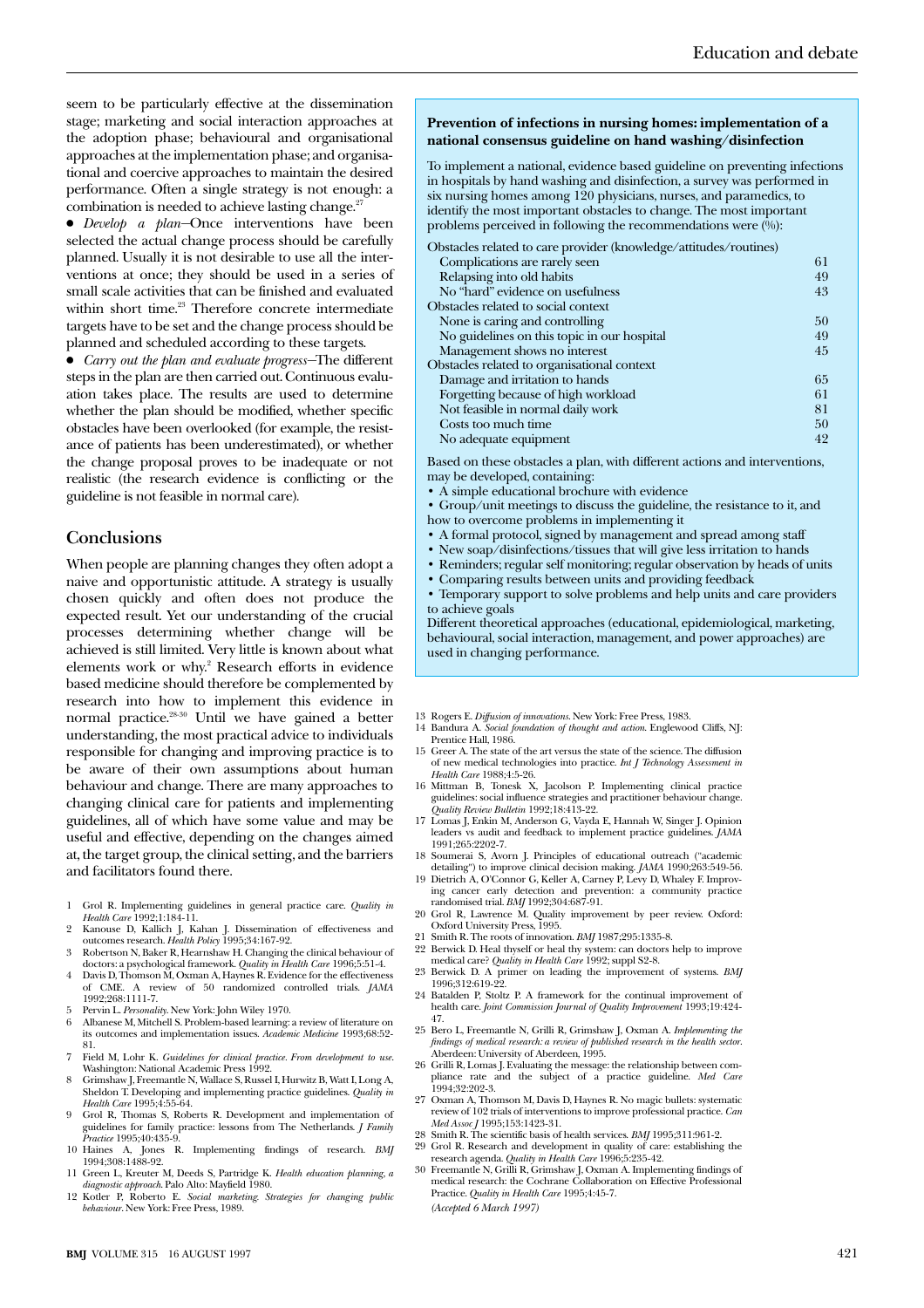# *How to read a paper*

# **Statistics for the non-statistician. II: "Significant" relations and their pitfalls**

Trisha Greenhalgh

**This is the fifth in a series of 10 articles introducing non-experts to finding medical articles and assessing their value**

Unit for Evidence-Based Practice and Policy, Department of Primary Care and Population Sciences, University College London Medical School/ Royal Free Hospital School of Medicine, Whittington Hospital, London N19 5NF Trisha Greenhalgh, *senior lecturer* p.greenhalgh@ucl. ac.uk

*BMJ* 1997;315:422–5

This article continues the checklist of questions that will help you to appraise the statistical validity of a paper. The first of this pair of articles was published last  $\text{week}$ <sup>1</sup>

#### **Correlation, regression, and causation**

Has correlation been distinguished from regression, and has the correlation coefficient (*r* value) been calculated and interpreted correctly?

For many non-statisticians, the terms "correlation" and "regression" are synonymous, and refer vaguely to a mental image of a scatter graph with dots sprinkled messily along a diagonal line sprouting from the intercept of the axes. You would be right in assuming that if two things are not correlated, it will be meaningless to attempt a regression. But regression and correlation are both precise statistical terms which serve quite different functions.<sup>1</sup>

The *r* value (Pearson's product-moment correlation coefficient) is among the most overused statistical instrument. Strictly speaking, the *r* value is not valid unless the following criteria are fulfilled:

• The data (or, more accurately, the population from which the data are drawn) should be normally distributed. If they are not, non-parametric tests of correlation should be used instead.<sup>1</sup>

• The two datasets should be independent (one should not automatically vary with the other). If they are not, a paired *t* test or other paired test should be used.

x Only a single pair of measurements should be made on each subject. If repeated measurements are made, analysis of variance should be used instead.2

 $\bullet$  Every *r* value should be accompanied by a P value, which expresses how likely an association of this strength would be to have arisen by chance, or a confidence interval, which expresses the range within which the "true" *r* value is likely to lie.

Remember, too, that even if the *r* value is appropriate for a set of data, it does not tell you whether the relation, however strong, is causal (see below).



### **Summary points**

An association between two variables is likely to be causal if it is strong, consistent, specific, plausible, follows a logical time sequence, and shows a dose-response gradient

A P value of  $\leq 0.05$  means that this result would have arisen by chance on less than one occasion in 20

The confidence interval around a result in a clinical trial indicates the limits within which the "real" difference between the treatments is likely to lie, and hence the strength of the inference that can be drawn from the result

A statistically significant result may not be clinically significant. The results of intervention trials should be expressed in terms of the likely benefit an individual could expect (for example, the absolute risk reduction)

The term "regression" refers to a mathematical equation that allows one variable (the target variable) to be predicted from another (the independent variable). Regression, then, implies a direction of influence, although—as the next section will argue—it does not prove causality. In the case of multiple regression, a far more complex mathematical equation (which, thankfully, usually remains the secret of the computer that calculated it) allows the target variable to be predicted from two or more independent variables (often known as covariables).

The simplest regression equation, which you may remember from your schooldays, is *y=a+bx*, where *y* is the dependent variable (plotted on the vertical axis), *x* is the independent variable (plotted on the horizontal axis), and *a* is the y intercept. Not many biological variables can be predicted with such a simple equation. The weight of a group of people, for example, varies with their height, but not in a linear way. I am twice as tall as my son and three times his weight, but although I am four times as tall as my newborn nephew I am much more than six times his weight. Weight, in fact, probably varies more closely with the square of someone's height than with height itself (so a quadratic rather than a linear regression would probably be more appropriate).

Of course, even when the height-weight data fed into a computer are sufficient for it to calculate the regression equation that best predicts a person's weight from their height, your predictions would still be pretty poor since weight and height are not all that closely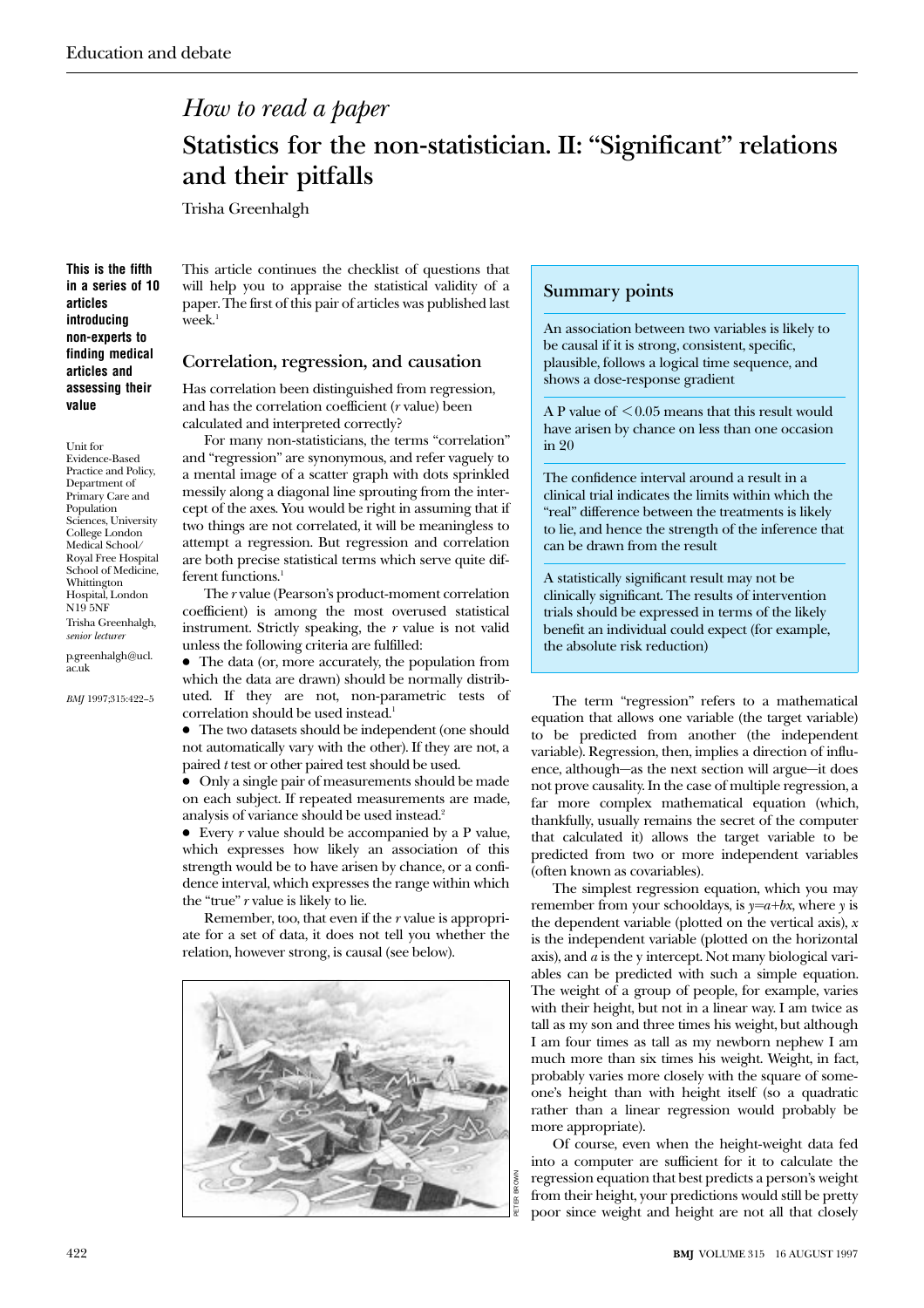correlated. There are other things that influence weight in addition to height, and we could, to illustrate the principle of multiple regression, enter data on age, sex, daily calorie intake, and physical activity into the computer and ask it how much each of these covariables contributes to the overall equation (or model).

The elementary principles described here, particularly the criteria for the *r* value given above, should help you to spot whether correlation and regression are being used correctly in the paper you are reading. A more detailed discussion on the subject can be found elsewhere.<sup>23</sup>

#### *Have assumptions been made about the nature and direction of causality?*

Remember the ecological fallacy: just because a town has a large number of unemployed people and a very high crime rate, it does not necessarily follow that the unemployed are committing the crimes. In other words, the presence of an association between A and B tells you nothing at all about either the presence or the direction of causality. To show that A has caused B (rather than B causing A, or A and B both being caused by C), you need more than a correlation coefficient. The box gives some criteria, originally developed by Sir Austin Bradford Hill, which should be met before assuming causality.4

#### **Probability and confidence**

#### *Have "P values" been calculated and interpreted appropriately?*

One of the first values a student of statistics learns to calculate is the P value—that is, the probability that any particular outcome would have arisen by chance. Standard scientific practice, which is entirely arbitrary, usually deems a P value of less than 1 in 20 (expressed as  $P \leq 0.05$ , and equivalent to a betting odds of 20 to 1) as "statistically significant" and a P value of less than 1 in 100 ( $P < 0.01$ ) as "statistically highly significant."

By definition, then, one chance association in 20 (this must be around one major published result per journal issue) will seem to be significant when it is not, and one in 100 will seem highly significant when it is really what my children call a "fluke." Hence, if you must analyse multiple outcomes from your data set, you need to make a correction to try to allow for this (usually achieved by the Bonferroni method<sup>5 6</sup>).

A result in the statistically significant range  $(P<0.05$  or  $P<0.01$ , depending on what is chosen as

#### **Tests for causation4**

- Is there evidence from true experiments in humans?
- Is the association strong?
- Is the association consistent from study to study?
- Is the temporal relation appropriate (did the
- postulated cause precede the postulated effect)?
- Is there a dose-response gradient (does more of the postulated effect follow more of the postulated cause)?
- Does the association make epidemiological sense?
- Does the association make biological sense?
- Is the association specific?

the cut off) suggests that the authors should reject the null hypothesis (the hypothesis that there is no real difference between two groups). But a P value in the nonsignificant range tells you that either there is no difference between the groups or that there were too few subjects to demonstrate such a difference if it existed—but it does not tell you which.

The P value has a further limitation. Guyatt and colleagues, in the first article of their "Basic Statistics for Clinicians" series on hypothesis testing using P values, conclude: "Why use a single cut off point [for statistical significance] when the choice of such point is arbitrary? Why make the question of whether a treatment is effective a dichotomy (a yes-no decision) when it would be more appropriate to view it as a continuum?"7 For a better assessment of the strength of evidence, we need confidence intervals.

#### *Have confidence intervals been calculated, and do the authors' conclusions reflect them?*

A confidence interval, which a good statistician can calculate on the result of just about any statistical test (the *t* test, the *r* value, the absolute risk reduction, the number needed to treat, and the sensitivity, specificity, and other key features of a diagnostic test), allows you to estimate for both "positive" trials (those that show a statistically significant difference between two arms of the trial) and "negative" ones (those that seem to show no difference), whether the strength of the evidence is strong or weak, and whether the study is definitive (obviates the need for further similar studies). The calculation and interpretation of confidence intervals have been covered elsewhere.<sup>8</sup>

If you repeated the same clinical trial hundreds of times, you would not get exactly the same result each time. But, on average, you would establish a particular level of difference (or lack of difference) between the two arms of the trial. In 90% of the trials the difference between two arms would lie within certain broad limits, and in 95% of the trials it would lie between certain, even broader, limits.

Now, if (as is usually the case) you conducted only one trial, how do you know how close the result is to the "real" difference between the groups? The answer is you don't. But by calculating, say, the 95% confidence interval around your result, you will be able to say that there is a 95% chance that the "real" difference lies between these two limits. The sentence to look for in a paper should read something like: "In a trial of the treatment of heart failure, 33% of the patients randomised to ACE inhibitors died, whereas 38% of those randomised to hydralazine and nitrates died. The point estimate of the difference between the groups [the best single estimate of the benefit in lives saved from the use of an ACE inhibitor] is 5%. The 95% confidence interval around this difference is  $-1.2\%$  to 12%."

More likely, the results would be expressed in the following shorthand: "The ACE inhibitor group had a 5% (95% CI − 1.2% to 12%) higher survival."

In this particular example, the 95% confidence interval overlaps zero difference and, if we were expressing the result as a dichotomy (that is, is the hypothesis "proved" or "disproved"?) we would classify it as a negative trial. Yet as Guyatt and colleagues argue, there probably is a real difference, and it probably lies closer to 5% than either  $-1.2\%$  or 12%. A more useful

<sup>•</sup> Is the association analogous to a previously proved causal association?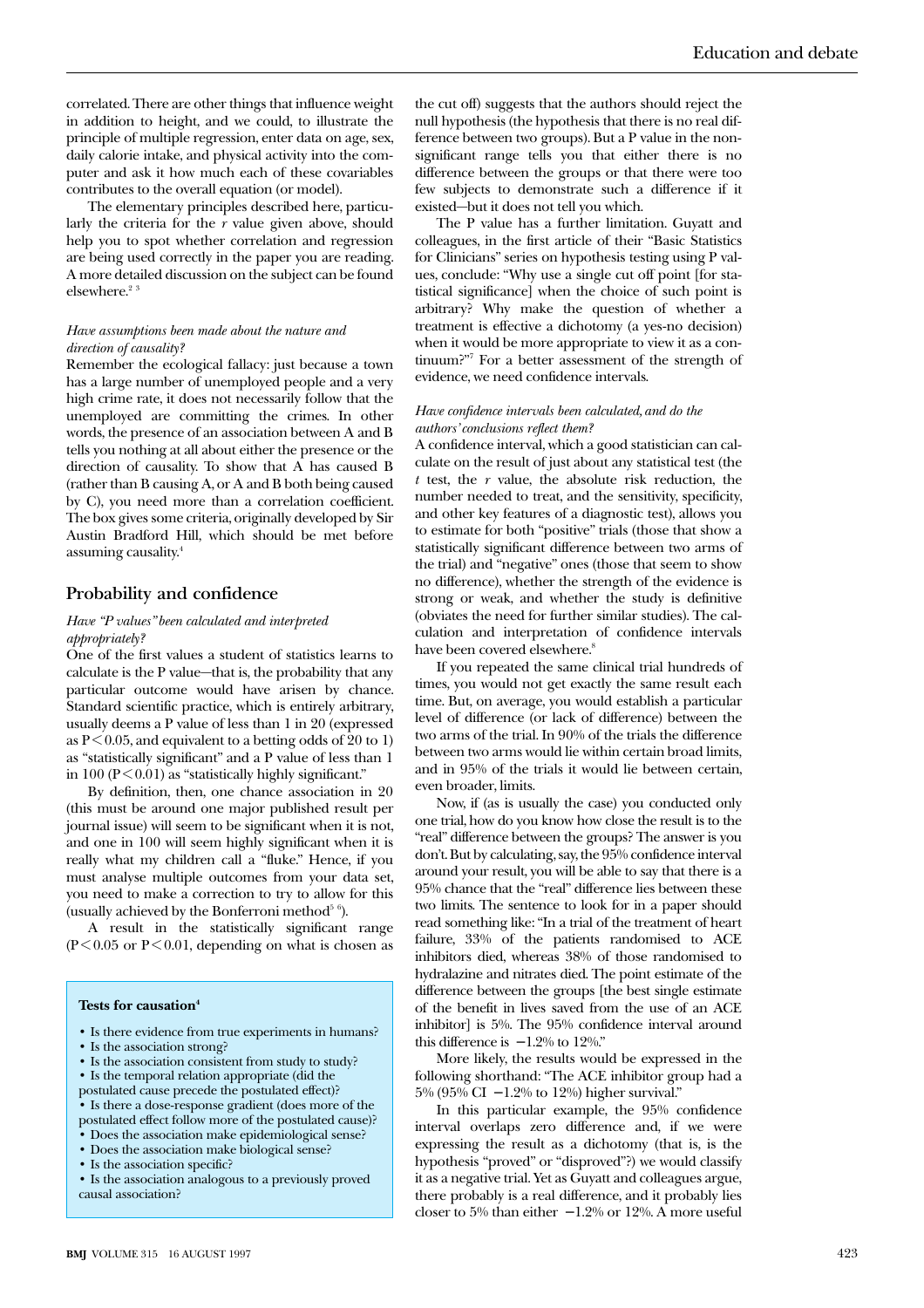|                                                                                                                                                                                                                                                                                  | <b>Outcome event</b> |                |              |
|----------------------------------------------------------------------------------------------------------------------------------------------------------------------------------------------------------------------------------------------------------------------------------|----------------------|----------------|--------------|
| Group                                                                                                                                                                                                                                                                            | <b>Yes</b>           | N <sub>o</sub> | <b>Total</b> |
| <b>Control</b> group                                                                                                                                                                                                                                                             | a                    | b              | $a + b$      |
| <b>Experimental group</b>                                                                                                                                                                                                                                                        | $\mathcal{C}$        | d              | $c + d$      |
| Experimental event rate $(EER) = risk$ of outcome event in experimental<br>$group = c/(c + d)$<br>Relative risk reduction $(RRR) = (CER - EER) / CER$<br>Absolute risk reduction $(ARR) = CER - EER$<br>Number needed to treat $(NNT) = 1/ARR = 1/(CER - EER)$<br>Odds ratio $=$ |                      |                |              |

(odds of outcome event *v* odds of no event) in intervention group

(odds of outcome event *v* odds of no event) in control group

conclusion from these results is that "all else being equal, an ACE inhibitor is the appropriate choice for patients with heart failure, but the strength of that inference is weak."9

Note that the larger the trial (or the larger the pooled results of several trials), the narrower the confidence interval—and, therefore, the more likely the result is to be definitive.

In interpreting "negative" trials, one important thing you need to know is whether a much larger trial would be likely to show a significant benefit. To determine this, look at the upper 95% confidence limit of the result. There is only one chance in 40 (that is, a  $2\frac{1}{2}\%$  chance, since the other  $2\frac{1}{2}\%$  of extreme results will lie below the lower 95% confidence limit) that the real result will be this much or more. Now ask yourself, "Would this level of difference be clinically important?" If not, you can classify the trial as not only negative but also definitive. If, on the other hand, the upper 95% confidence limit represented a clinically important level of difference between the groups, the trial may be negative but it is also non-definitive.

The use of confidence intervals is still relatively uncommon in medical papers. In one survey of 100 articles from three of North America's top journals (the *New England Journal of Medicine*, *Annals of Internal Medicine*, and the *Canadian Medical Association Journal*), only 43 reported any confidence intervals, whereas 66 gave a P value.7 An even smaller proportion of articles interpret their confidence intervals correctly. You should check carefully in the discussion section to see whether the authors have correctly concluded not only whether and to what extent their trial supported their hypothesis, but also whether any further studies need to be done.

# **The bottom line**

*Have the authors expressed the effects of an intervention in terms of the likely benefit or harm which an individual patient can expect?*

| Table 1 Bottom line effects: treatment and outcome <sup>10</sup> |                     |       |  |  |
|------------------------------------------------------------------|---------------------|-------|--|--|
|                                                                  | Outcome at 10 years |       |  |  |
| <b>Treatment</b>                                                 | Dead                | Alive |  |  |
| Medical treatment (n=1325)                                       | 404                 | 921   |  |  |
| Coronary artery bypass grafting (n=1324)                         | 350                 | 974   |  |  |

It is all very well to say that a particular intervention produces a "statistically significant difference" in outcome, but if I were being asked to take a new medicine I would want to know how much better my chances would be (in terms of any particular outcome) than they would be if I didn't take it. Four simple calculations (if you can add, subtract, multiply, and divide you will be able to follow this section) will enable you to answer this question objectively and in a way that means something to the non-statistician. These calculations are the relative risk reduction, the absolute risk reduction, the number needed to treat, and the odds ratio.

To illustrate these concepts, and to persuade you that you need to know about them, consider a survey which Tom Fahey and his colleagues conducted recently.10 They wrote to 182 board members of district health authorities in England (all of whom would be in some way responsible for making important health service decisions), asking them which of four different rehabilitation programmes for heart attack victims they would prefer to fund:

Programme A reduced the rate of deaths by 20%;

Programme B produced an absolute reduction in deaths of 3%;

Programme C increased patients' survival rate from 84% to 87%;

Programme D meant that 31 people needed to enter the programme to avoid one death.

Of the 140 board members who responded, only three spotted that all four "programmes" in fact related to the same set of results. The other 137 preferred one or other of the programmes, thus revealing (as well as their own ignorance) the need for better basic training in epidemiology for health authority board members.

Let us continue with the example shown in table 1, which Fahey and colleagues reproduced from a study by Salim Yusuf and colleagues.11 I have expressed the figures as a two by two table giving details of which treatment the patients received in their randomised trial and whether they were dead or alive 10 years later.

Simple mathematics tells you that patients receiving medical treatment have a chance of 404/ 1324 = 0.305 or 30.5% of being dead at 10 years. Let us call this risk *x*. Patients randomised to coronary artery bypass grafting have a chance of  $350/1325 = 0.264$  or 26.4% of being dead at 10 years. Let us call this risk *y*.

The relative risk of death—that is, the risk in surgically treated patients compared with medically treated controls—is  $y/x$  or  $0.264/0.305 = 0.87$  (87%).

The relative risk reduction—that is, the amount by which the risk of death is reduced by the surgery—is  $100\% - 87\% (1 - y/x) = 13\%.$ 

The absolute risk reduction (or risk difference) that is, the absolute amount by which surgical treatment reduces the risk of death at 10 years—is  $30.5\% - 26.4\% = 4.1\% (0.041).$ 

The number needed to treat—how many patients need coronary artery bypass grafting in order to prevent, on average, one death after 10 years—is the reciprocal of the absolute risk reduction:  $1/ARR = 1/$  $0.041 = 24.$ 

Yet another way of expressing the effect of treatment is the odds ratio. Look back at the two by two table and you will see that the "odds" of dying compared with the odds of surviving for patients in the medical treatment group is  $404/921 = 0.44$ , and for